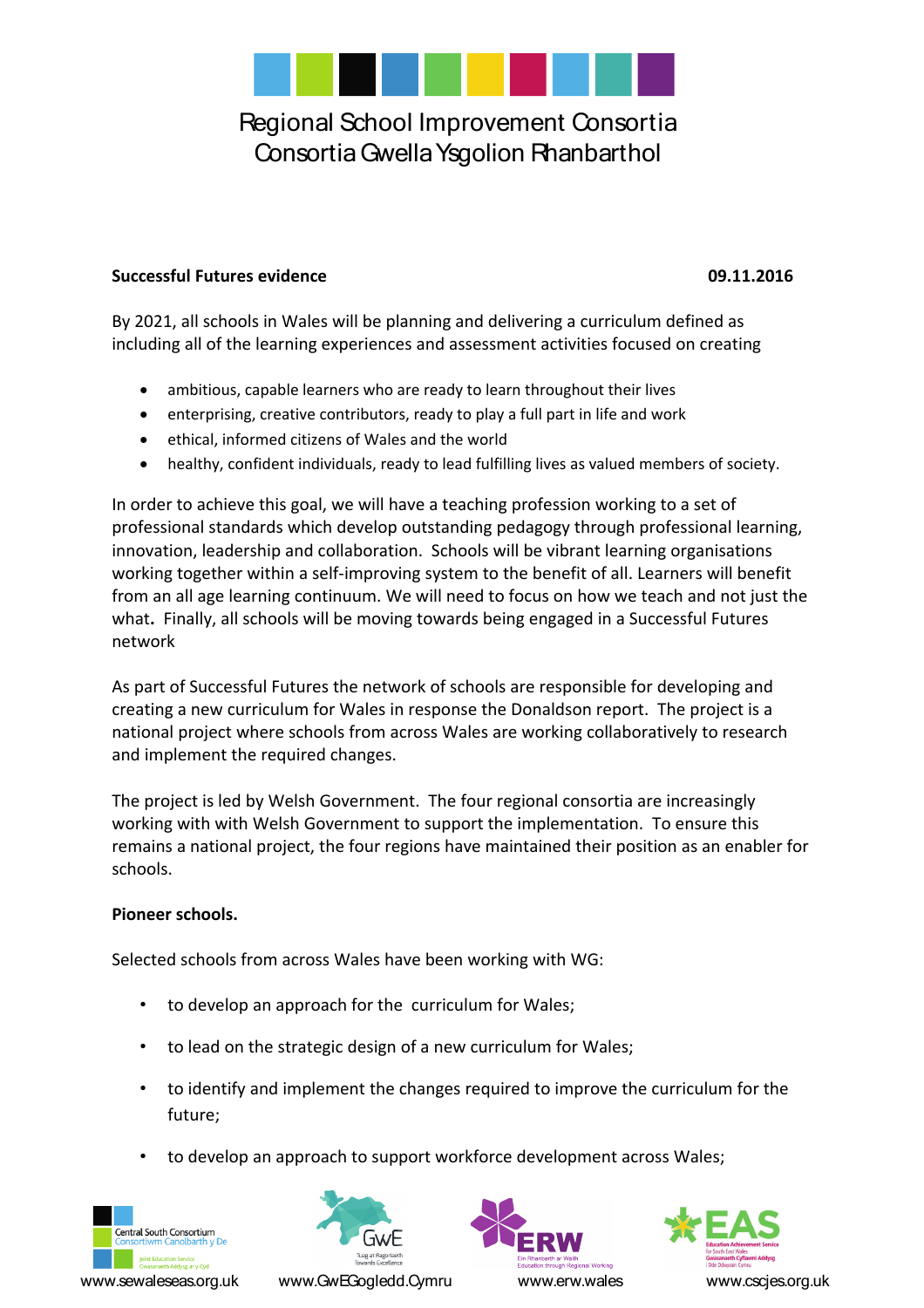

- to develop the support and training for the implementation of a new curriculum;
- to work with their cluster schools and other schools to begin the process of workforce development and to develop professional learning organisations;
- to provide information to all schools on progress of the Digital Framework;
- to consider training implications and support requirements for schools in implementing the Digital Compentence Framework.

Expectations for schools and regions were not always clear at the outset. This initially led to confusion. Nevertheless, a number of schools have engaged well with the process and are keen to develop a new curriculum for Wales.

Many Pioneer schools and other schools outside the scheme have developed exciting and innovative practices. They are working well to interpret the vision of Successful Futures.

# **Regional Consortia**

The four regions have:

- enabled Pioneer schools to investigate, develop and implement change;
- worked with their Pioneer schools to ensure there are sufficient opportunities for all schools to keep up-to-date with developments;
- provided subject specific support where necessary to allow Curriculum Pioneers to develop and test new ideas;
- supported Welsh Government to monitor progress against the strategic timeline;
- allocated resources internally to develop this work and support schools across the regions;
- attended regular planning sessions with WG and Estyn to feedback on progress;
- facilitated communications between WG and schools.







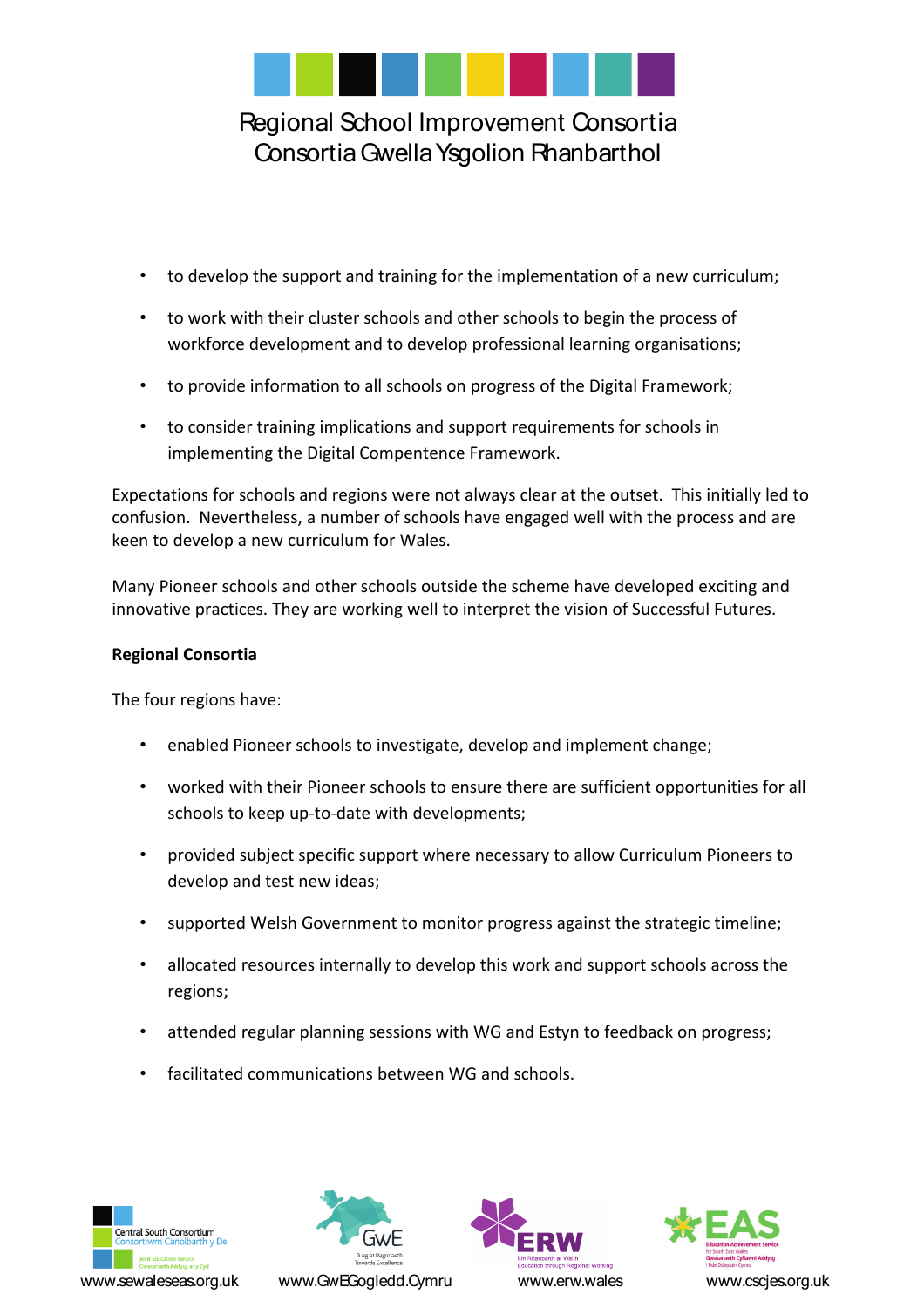

## **Update on progress from September 2015 – September 2016.**

- Progress has been made in identfiying and selecting schools. Some Pioneer Schools were initially frustrated with the lack of direction and had difficulty understanding their roles.
- All four consortia worked on a joint presentation to define roles to develop clarity nationally
- Roles for Pioneers are now clearer and a small amount of progress has been made.
- A strategic implementation group of schools has been created and they meet regularly with the consortia and WG to provide updates on progress. However, the work of the four groups is not always shared well across the network. It has been identified that there was an overlap in elements of work across the work strands.
- The national meetings of Pioneer Schools have been of mixed quality. Feedback from schools has been varied
- There have been a few occasions where there has been risk of schools disengaging in the programme.
- A few schools have indicated that funding provided may not cover the release required in order to fullfill current expectations

## **From September 2016**

- Responding to feedback, WG have now brought together all 3 workstreams to create one overall network. This has been positively received by schools.
- All Pioneer Schools have identified a preferred area of focus and WG are currently mapping this to requirements. WG and consortia have identified additional schools to support development of AoLEs and ensure representation across all phases in all regions.
- WG meeting with four consortia to identify potential additional schools to support development.
- It was timely for WG to review current progress and plan a way to accelerate developments.

## **Strengths and areas for development to date.**

- All schools have been able to pilot and trial new strategies to improve standards and engagement.
- All regional consortia and schools have a positive mindset and are committed to implementing Successful Futures effectively. However, lack of clarity over the past